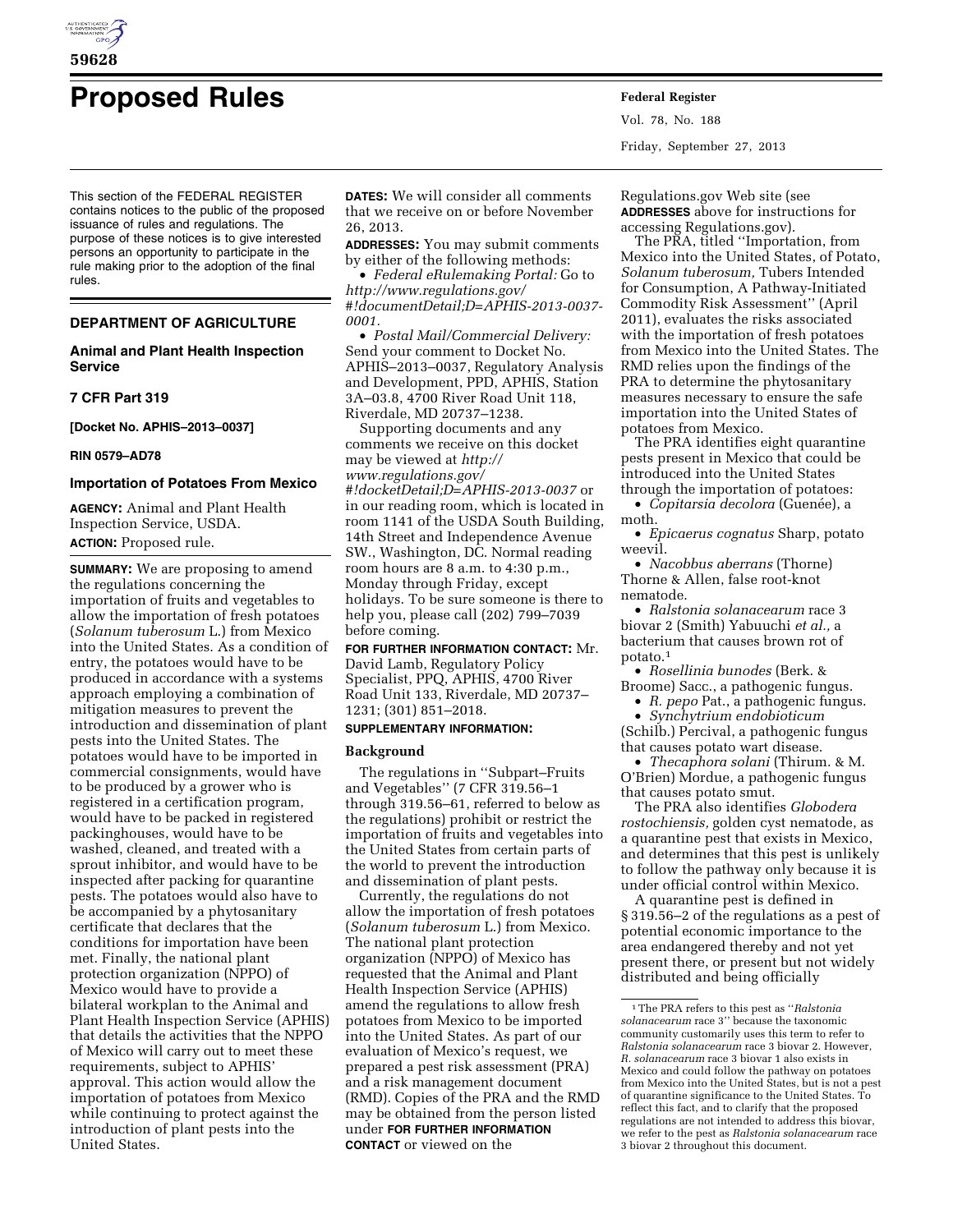controlled. Plant pest risk potentials associated with the importation of fresh potatoes from Mexico into the United States were derived by estimating the consequences and likelihood of introduction of each quarantine pest into the United States and ranking the risk potential as high, medium, or low. The PRA determined that three of these eight pests—*N. aberrans, R. solanacearum* race 3 biovar 2, and *S. endobioticum*—pose a high risk of following the pathway of fresh potatoes from Mexico into the United States and having negative effects on U.S. agriculture. The remaining five pests— *C. decolora, E. cognatus, R. bunodes, R. pepo,* and *T. solani*—were rated as having a medium risk potential.

Based on the conclusions of the PRA and the RMD, we are proposing to allow the importation of potatoes from Mexico into the United States subject to a systems approach. The conditions in the systems approach that we are proposing are described below. These conditions would be added to the regulations in a new § 319.56–62.

#### *Bilateral Workplan*

Proposed paragraph (a) of § 319.56–62 would require the NPPO of Mexico to provide a bilateral workplan to APHIS that details the activities that the NPPO would, subject to APHIS' approval of the workplan, carry out to meet the requirements of proposed § 319.56–62. The bilateral workplan would have to include and describe in detail any requirements in proposed § 319.56–62 that specifically refer to the bilateral workplan.

A bilateral workplan is an agreement between APHIS' Plant Protection and Quarantine program, officials of the NPPO of a foreign government, and, when necessary, foreign commercial entities, that specifies in detail the phytosanitary measures that will comply with our regulations governing the import or export of a specific commodity. Bilateral workplans apply only to the signatory parties and establish detailed procedures and guidance for the day-to-day operations of specific import/export programs. Bilateral workplans also establish how specific phytosanitary issues are dealt with in the exporting country and make clear who is responsible for dealing with those issues. The implementation of a systems approach typically requires a bilateral workplan to be developed.

#### *Commercial Consignments*

Proposed paragraph (b) of § 319.56–62 would require potatoes from Mexico to be imported only in commercial consignments. Produce grown

commercially is less likely to be infested with plant pests than noncommercial shipments. Noncommercial shipments are more prone to infestations because the commodity is often ripe to overripe, could be of a variety with unknown susceptibility to pests, and is often grown with little or no pest control. Commercial consignments, as defined in § 319.56–2 of the regulations, are consignments that an inspector identifies as having been imported for sale and distribution. Such identification is based on a variety of indicators, including, but not limited to: Quantity of produce, type of packaging, identification of grower or packinghouse on the packaging, and documents consigning the fruits or vegetables to a wholesaler or retailer.

# *Certification Program*

Proposed paragraph (c) of § 319.56–62 would require the potatoes to be produced by a grower who is registered in a certification program administered by the NPPO of Mexico. At a minimum, the program would have to require the producer to use only seed that has been certified by the NPPO of Mexico as free of *R. solanacearum* race 3 biovar 2, *R. bunodes, R. pepo, S. endobioticum,* and *T. solani* to produce the potatoes. The certification program would also have to require the potatoes to be grown in an enclosed environment or alternatively would have to require the field in which the potatoes are grown to be surveyed for quarantine pests and tested for *R. solanacearum* race 3 biovar 2 at regular intervals. The nature of these intervals and other requirements of the program that are jointly agreed upon by APHIS and the NPPO of Mexico would be contained in the bilateral workplan.

Seed certification for potatoes is based on a generational process. As part of this process, a small quantity of seed is used as nuclear stock and grown over several growing seasons. Potatoes produced from this seed are inspected and tested at regular intervals for quarantine pests. If all generations of potatoes produced during these growing seasons are determined to be free of quarantine pests, the seed may be certified as being free of quarantine pests and commercially distributed.

We would require the use of certified seed because *R. solanacearum* race 3 biovar 2 and *S. endobioticum* can remain viable in a hospitable environment for an extended period of time. We would also do so because potatoes may be infected with *R. bunodes, R. pepo,* and *T. solani* for a period of time before there is external evidence of this infection. The generational process associated with

seed certification provides sufficient time to determine whether any of the nuclear stock seed is infected with these pests.

We would require the potatoes to be produced in an enclosed environment or, alternatively, would require the field in which the potatoes are grown to be surveyed for quarantine pests because most of the pests of quarantine significance that could follow the pathway on potatoes from Mexico are soil-borne, and because the most virulent of these pests, *R. solanacearum*  race 3 biovar 2, can spread quickly through both water and soil. For this latter reason, if the potatoes are produced in a field, we would require the field to be tested for *R. solanacearum* race 3 biovar 2 at regular intervals.

#### *Registered Packinghouses*

Proposed paragraph (d) of § 319.56–62 would require the potatoes to be packed for export in packinghouses that are registered with the NPPO of Mexico and to which the NPPO of Mexico has assigned a unique identifying number. Such registration would facilitate traceback of a consignment of potatoes to the packinghouse in which it was packed in the event that quarantine pests were discovered in the consignment at the port of first arrival into the United States. We discuss such traceback procedures at greater length later in this document.

# *Post-Harvest Cleaning and Treatment*

Proposed paragraph (e) of § 319.56–62 would require that, after harvest but prior to packing, the potatoes be washed, cleaned of soil and debris, and treated with a sprout inhibitor in accordance with the bilateral workplan. Washing and cleaning would remove soil and plant debris, two potential sources of introduction of quarantine pests, from the potatoes. Washing would also remove any *C. decolora* on the potatoes, since the moth is an external feeder.

We would require treatment with sprout inhibitors because, once a potato has begun to sprout, it is propagative material that can easily be used as a plant for planting. The risk assessment that we prepared evaluated only the risk of potatoes from Mexico imported into the United States for human consumption, and, in general, the plant pest risk associated with plants for planting tends to be higher than that associated with plants and plant parts intended for human consumption.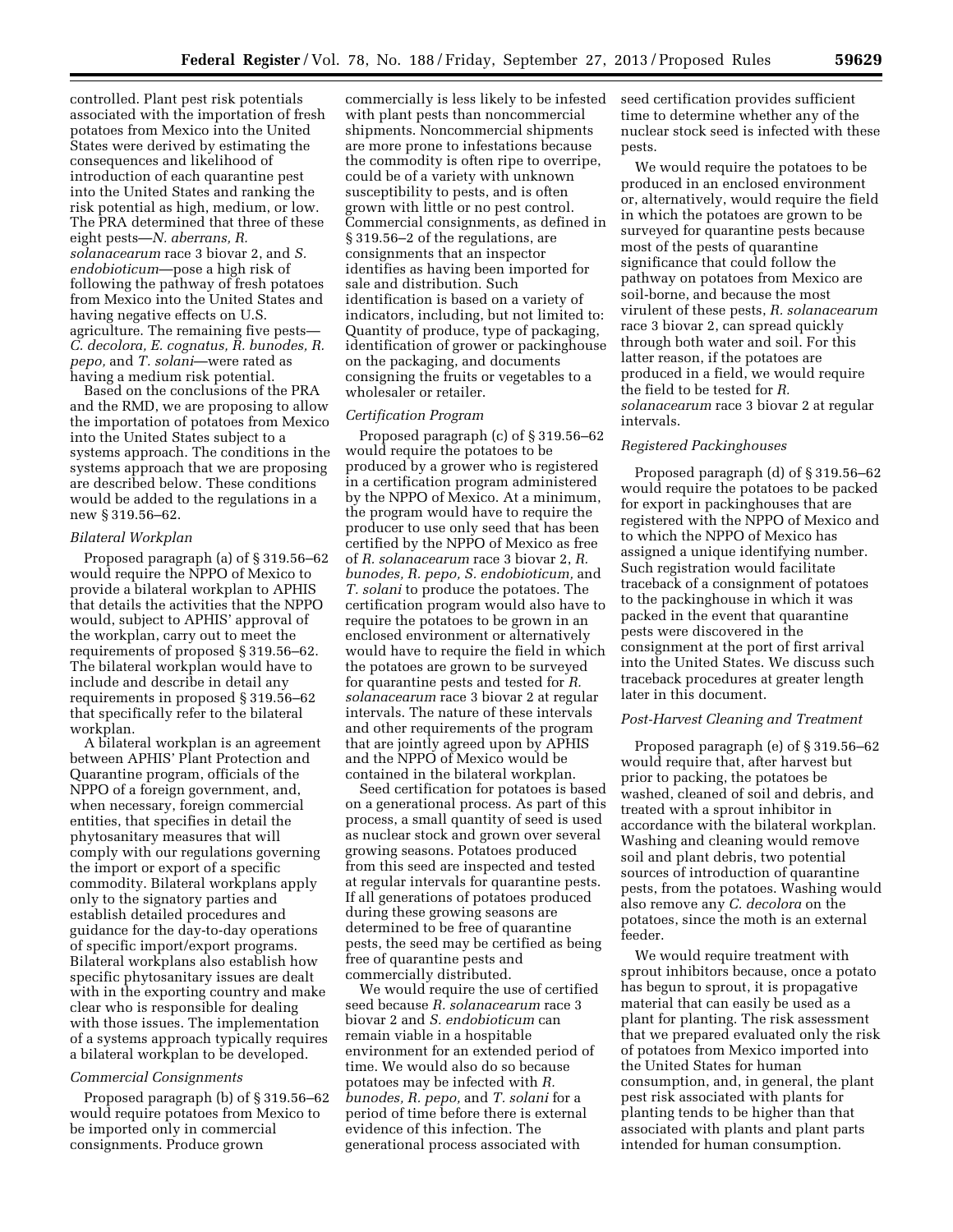# *Post-Harvest Inspections*

Proposed paragraph (f) of § 319.56–62 would require a biometric sample to be taken from each consignment of potatoes destined for export to the United States in accordance with a protocol jointly agreed upon by APHIS and the NPPO of Mexico and specified within the bilateral workplan. The sample would have to be visually inspected for evidence of sprouting, as well as evidence of *C. decolora, E. cognatus, N. aberrans, R. bunodes, R. pepo,* and *T. solani.* It would also require a portion of the potatoes in the sample to be cut open, inspected for evidence of *E. cognatus, N. aberrans, R. solanacearum* race 3 biovar 2, and *T. solani,* and submitted to a laboratory approved by the NPPO of Mexico for testing for *R. solanacearum* race 3 biovar 2. The potatoes could not be shipped to the United States until the results of this testing are obtained. If any of the potatoes are found to be sprouting, or any evidence of these quarantine pests is found, or any potatoes have non-negative test results for *R. solanacearum* race 3 biovar 2, the entire consignment of potatoes would be prohibited from importation into the United States.

Potatoes infected with *R. bunodes* and *R. pepo* exhibit signs of rot and fungal growths, and potatoes infected with *T. solani* become misshapen or covered with wart-like galls. Additionally, as mentioned above, *C. decolora* is an external feeder. Visual inspection should therefore be able to identify any potatoes that are infected with *R. bunodes, R. pepo,* or *T. solani,* or infested with *C. decolora.* Additionally, although *E. cognatus* and *N. aberrans*  are internal feeders, potatoes that are heavily infested with these pests may exhibit some external symptoms of this infestation.

By cutting the potatoes open, evidence of infestation with *E. cognatus*  and *N. aberrans* would become apparent, as would any galling caused by *T. solani. R. solanacearum* race 3 biovar 2 attacks the vascular system of host plants and causes the collapse of vascular tissue; if the vascular tissues of the potatoes have begun to collapse because of *R. solanacearum* race 3 biovar 2, this would likewise be apparent when the potatoes are cut open. However, because *R. solanacearum* race 3 biovar 2 may have already infected a plant before symptoms of vascular collapse appear, and because *R. solanacearum* race 3 biovar 2 is an especially virulent pest, we would also require the potatoes to be tested for *R. solanacearum* race 3 biovar

2 with negative results at a laboratory approved by the NPPO of Mexico.

We would require the potatoes not to exhibit evidence of sprouting because, as we mentioned above, sprouting potatoes are propagative and can easily be used as plants for planting.

# *Sealed Means of Conveyance*

Proposed paragraph (g) of § 319.56–62 would require each consignment of potatoes shipped from Mexico to the United States to be transported following inspection from the packinghouse to the port of first arrival into the United States in a means of conveyance sealed with an agricultural seal affixed by an individual authorized by the NPPO of Mexico to do so. This requirement is necessary to prevent quarantine pests from being introduced into consignments of potatoes during transit to the United States.

If the seal is broken en route, an inspector at the port of first arrival would take remedial measures jointly agreed to by APHIS and the NPPO of Mexico and specified in the bilateral workplan. The measures specified in the workplan would depend on whether the inspector determines the integrity of the consignment itself to have been compromised; if so, whether this has resulted in the introduction of plant pests into the consignment during transit; and, if so, whether any of these pests are quarantine pests.

#### *Phytosanitary Certificate*

Proposed paragraph (h) of § 319.56–62 would require each consignment of potatoes shipped from Mexico to the United States to be accompanied by a phytosanitary certificate, issued by the NPPO of Mexico, that states that the potatoes do not come from an area of Mexico regulated by the NPPO of Mexico for *G. rostochiensis;* have been produced from seed certified free of *R. solanacearum* race 3 biovar 2, *R. bunodes, R. pepo, S. endobioticum,* and *T. solani;* have been inspected for *C. decolora, E. cognatus, N. aberrans, R. solanacearum* race 3 biovar 2, *R. bunodes, R. pepo,* and *T. solani;* have been tested for *R. solanacearum* race 3 biovar 2; and based on this inspection and testing, have been found free of those pests. The phytosanitary certificate would also have to specify the number of the packinghouse in which the potatoes were packed.

Because *G. rostochiensis* is a quarantine pest within the United States, we would prohibit the importation of potatoes from areas of Mexico regulated for *G. rostochiensis*  into the United States in order to prevent additional introductions of the pest into the United States. The proposed phytosanitary certificate requirements reflect that prohibition.

#### *Traceback Procedures*

Proposed paragraph (i) of § 319.56–62 would establish traceback procedures if quarantine pests are discovered on potatoes from Mexico at a port of first arrival into the United States. In the event that this occurs, the potatoes would be traced back to the packinghouse in which they were packed using the packinghouse number specified on the phytosanitary certificate.

The packinghouse would be required to identify the grower from which the potatoes originated, and the grower would be required to identify the place of production in which the potatoes were grown. That place of production would be suspended from the export program for potatoes to the United States for the remainder of the shipping season.

If the grower is unable to identify the place of production in which the potatoes were grown, that grower would be suspended from the export program for the remainder of the shipping season.

Finally, if the packinghouse is unable to identify the grower from which the potatoes originated, that packinghouse would be suspended from the export program for potatoes to the United States for the remainder of the shipping season.

# **Executive Order 12866 and Regulatory Flexibility Act**

This proposed rule has been determined to be not significant for the purposes of Executive Order 12866 and, therefore, has not been reviewed by the Office of Management and Budget.

We have prepared an economic analysis for this rule. The economic analysis provides a cost-benefit analysis, as required by Executive Order 12866, and an analysis of the potential economic effects of this action on small entities, as required by the Regulatory Flexibility Act. The economic analysis is summarized below. Copies of the full analysis are available by contacting the person listed under **FOR FURTHER INFORMATION CONTACT** or on the Regulations.gov Web site (see **ADDRESSES** above for instructions for accessing Regulations.gov).

The Small Business Administration's small-entity standard for U.S. farms that produce potato tubers is annual receipts of not more than \$750,000. In 2007, the average market value of sales by the 15,014 U.S. farms that produced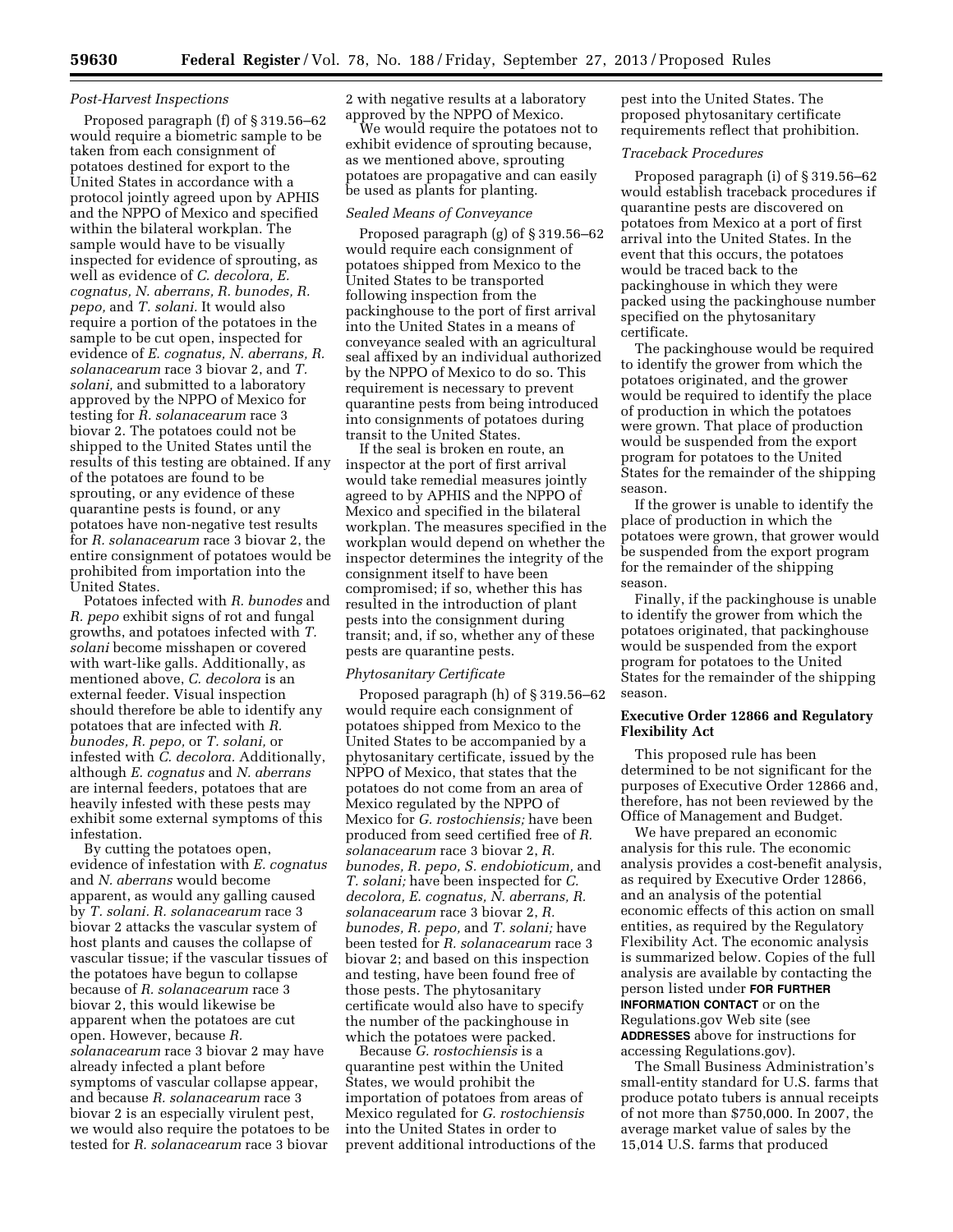potatoes was about \$222,000, well below the small-entity standard.

In recent years, the United States has shifted from being a net importer to being a net exporter of fresh or chilled table potatoes. U.S. average annual net supply from 2008 to 2010 (marketed production plus imports minus exports) was about 16.6 million metric tons (MT). Mexico's average annual exports for the same years totaled about 1,500 MT. Even if all of Mexico's exports were diverted to the United States, they would be equivalent to less than onehundredth of 1 percent of U.S net supply.

Under these circumstances, the Administrator of the Animal and Plant Health Inspection Service has determined that this action would not have a significant economic impact on a substantial number of small entities.

# **Executive Order 12988**

This proposed rule would allow fresh potatoes for consumption to be imported into the United States from Mexico. If this proposed rule is adopted, State and local laws and regulations regarding potatoes imported under this rule would be preempted while the potatoes are in foreign commerce. Fresh potatoes are generally imported for immediate distribution and sale to the consuming public and would remain in foreign commerce until sold to the ultimate consumer. The question of when foreign commerce ceases in other cases must be addressed on a case-bycase basis. If this proposed rule is adopted, no retroactive effect will be given to this rule, and this rule will not require administrative proceedings before parties may file suit in court challenging this rule.

#### **Paperwork Reduction Act**

In accordance with section 3507(d) of the Paperwork Reduction Act of 1995 (44 U.S.C. 3501 *et seq.*), the information collection or recordkeeping requirements included in this proposed rule have been submitted for approval to the Office of Management and Budget (OMB). Please send written comments to the Office of Information and Regulatory Affairs, OMB, Attention: Desk Officer for APHIS, Washington, DC 20503. Please state that your comments refer to Docket No. APHIS–2013–0037. Please send a copy of your comments to: (1) Docket No. APHIS–2013–0037, Regulatory Analysis and Development, PPD, APHIS, Station 3A–03.8, 4700 River Road Unit 118, Riverdale, MD 20737–1238, and (2) Clearance Officer, OCIO, USDA, room 404–W, 14th Street and Independence Avenue SW., Washington, DC 20250. A comment to

OMB is best assured of having its full effect if OMB receives it within 30 days of publication of this proposed rule.

APHIS is proposing to amend the fruits and vegetables regulations to allow, under certain conditions, the importation into the United States of commercial consignments of fresh potatoes from Mexico. The conditions for the importation of fresh potatoes from Mexico include registration of packinghouses. The potatoes would also be required to be accompanied by a phytosanitary certificate issued by the NPPO of Mexico with an additional declaration confirming that the potatoes had been produced in accordance with the proposed requirements. The NPPO of Mexico would also have to enter into a bilateral workplan with APHIS.

We are soliciting comments from the public (as well as affected agencies) concerning our proposed information collection and recordkeeping requirements. These comments will help us:

(1) Evaluate whether the proposed information collection is necessary for the proper performance of our agency s functions, including whether the information will have practical utility;

(2) Evaluate the accuracy of our estimate of the burden of the proposed information collection, including the validity of the methodology and assumptions used;

(3) Enhance the quality, utility, and clarity of the information to be collected; and

(4) Minimize the burden of the information collection on those who are to respond (such as through the use of appropriate automated, electronic, mechanical, or other technological collection techniques or other forms of information technology; e.g., permitting electronic submission of responses).

*Estimate of burden:* Public reporting burden for this collection of information is estimated to average 2.97 hours per response.

*Respondents:* National Plant Protection Organization of Mexico, producers.

*Estimated annual number of respondents:* 19.

*Estimated annual number of responses per respondent:* 2.6.

*Estimated annual number of responses:* 31.

*Estimated total annual burden on respondents:* 92 hours. (Due to averaging, the total annual burden hours may not equal the product of the annual number of responses multiplied by the reporting burden per response.)

Copies of this information collection can be obtained from Mrs. Celeste

Sickles, APHIS' Information Collection Coordinator, at (301) 851–2908.

#### **E-Government Act Compliance**

The Animal and Plant Health Inspection Service is committed to compliance with the E-Government Act to promote the use of the Internet and other information technologies, to provide increased opportunities for citizen access to Government information and services, and for other purposes. For information pertinent to E-Government Act compliance related to this proposed rule, please contact Mrs. Celeste Sickles, APHIS' Information Collection Coordinator, at (301) 851–2908.

# **List of Subjects in 7 CFR Part 319**

Coffee, Cotton, Fruits, Imports, Logs, Nursery stock, Plant diseases and pests, Quarantine, Reporting and recordkeeping requirements, Rice, Vegetables.

Accordingly, we propose to amend 7 CFR part 319 as follows:

# **PART 319—FOREIGN QUARANTINE NOTICES**

■ 1. The authority citation for part 319 continues to read as follows:

**Authority:** 7 U.S.C. 450, 7701–7772, and 7781–7786; 21 U.S.C. 136 and 136a; 7 CFR 2.22, 2.80, and 371.3.

■ 2. Add § 319.56–62 to read as follows:

#### **§ 319.56–62 Potatoes from Mexico.**

Fresh potatoes (*Solanum tuberosum*  L.) may be imported into the United States from Mexico only under the conditions described in this section. These conditions are designed to prevent the introduction of the following quarantine pests: *Copitarsia*   $decolora$  (Guenée), a moth; *Epicaerus cognatus* Sharp, potato weevil; *Globodera rostochiensis,* golden cyst nematode; *Nacobbus aberrans* (Thorne) Thorne & Allen, false root-knot nematode; *Ralstonia solanacearum* race 3 biovar 2 (Smith) Yabuuchi *et al.,* a bacterium that causes brown rot of potato; *Rosellinia bunodes* (Berk. & Broome) Sacc., a pathogenic fungus; *R. pepo* Pat., a pathogenic fungus; *Synchytrium endobioticum* (Schilb.) Percival, a pathogenic fungus that causes potato wart disease; and *Thecaphora solani* (Thirum. & M. O'Brien) Mordue, a pathogenic fungus that causes potato smut.

(a) The national plant protection organization (NPPO) of Mexico must provide a bilateral workplan to APHIS that details the activities that the NPPO of Mexico will, subject to APHIS' approval of the workplan, carry out to